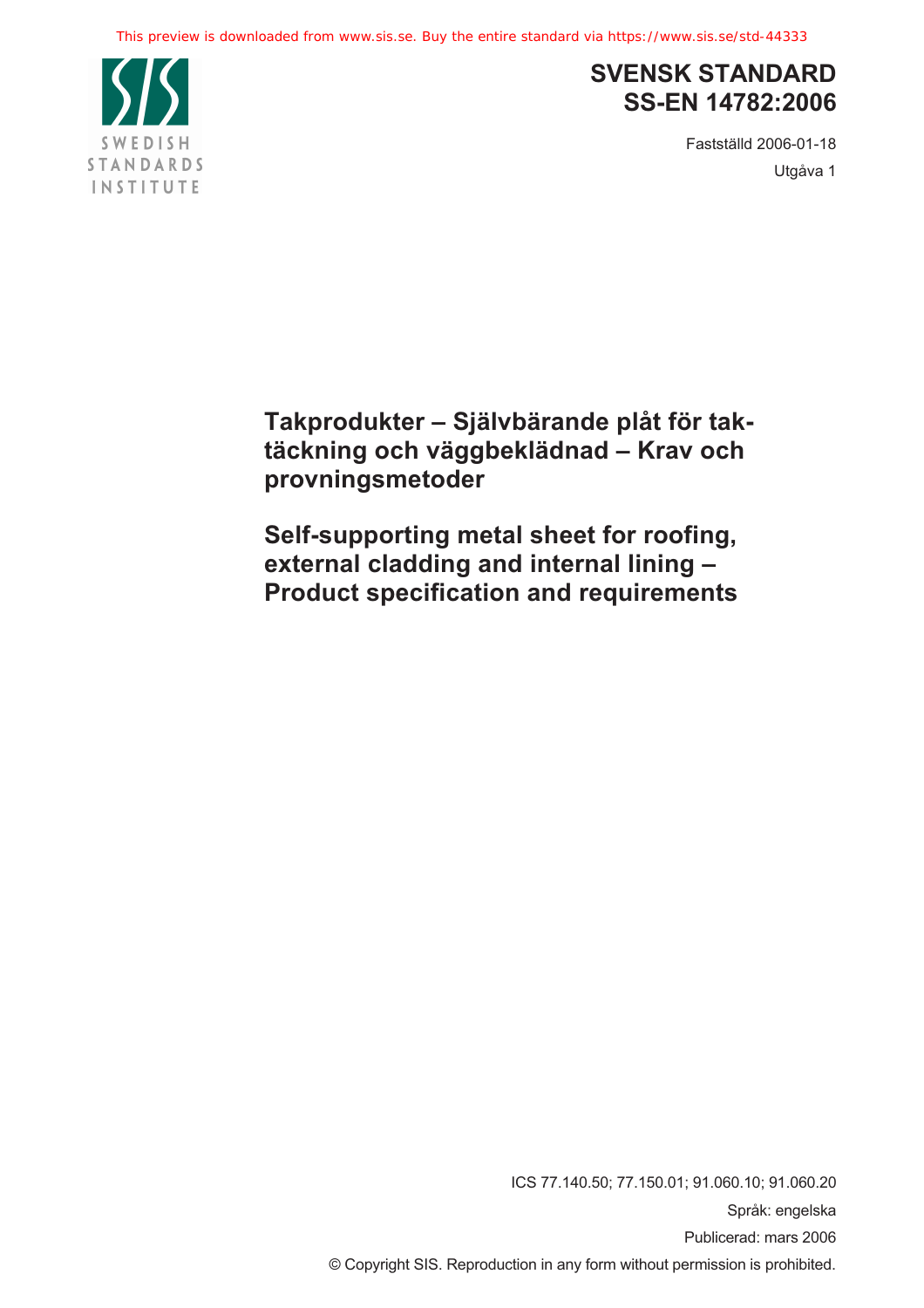Europastandarden EN 14782:2006 gäller som svensk standard. Detta dokument innehåller den officiella engelska versionen av EN 14782:2006.

The European Standard EN 14782:2006 has the status of a Swedish Standard. This document contains the official English version of EN 14782:2006.

Upplysningar om **sakinnehållet** i standarden lämnas av SIS, Swedish Standards Institute, telefon 08 - 555 520 00.

Standarder kan beställas hos SIS Förlag AB som även lämnar **allmänna upplysningar** om svensk och utländsk standard. *Postadress*: SIS Förlag AB, 118 80 STOCKHOLM *Telefon*: 08 - 555 523 10. *Telefax*: 08 - 555 523 11 *E-post*: sis.sales@sis.se. *Internet*: www.sis.se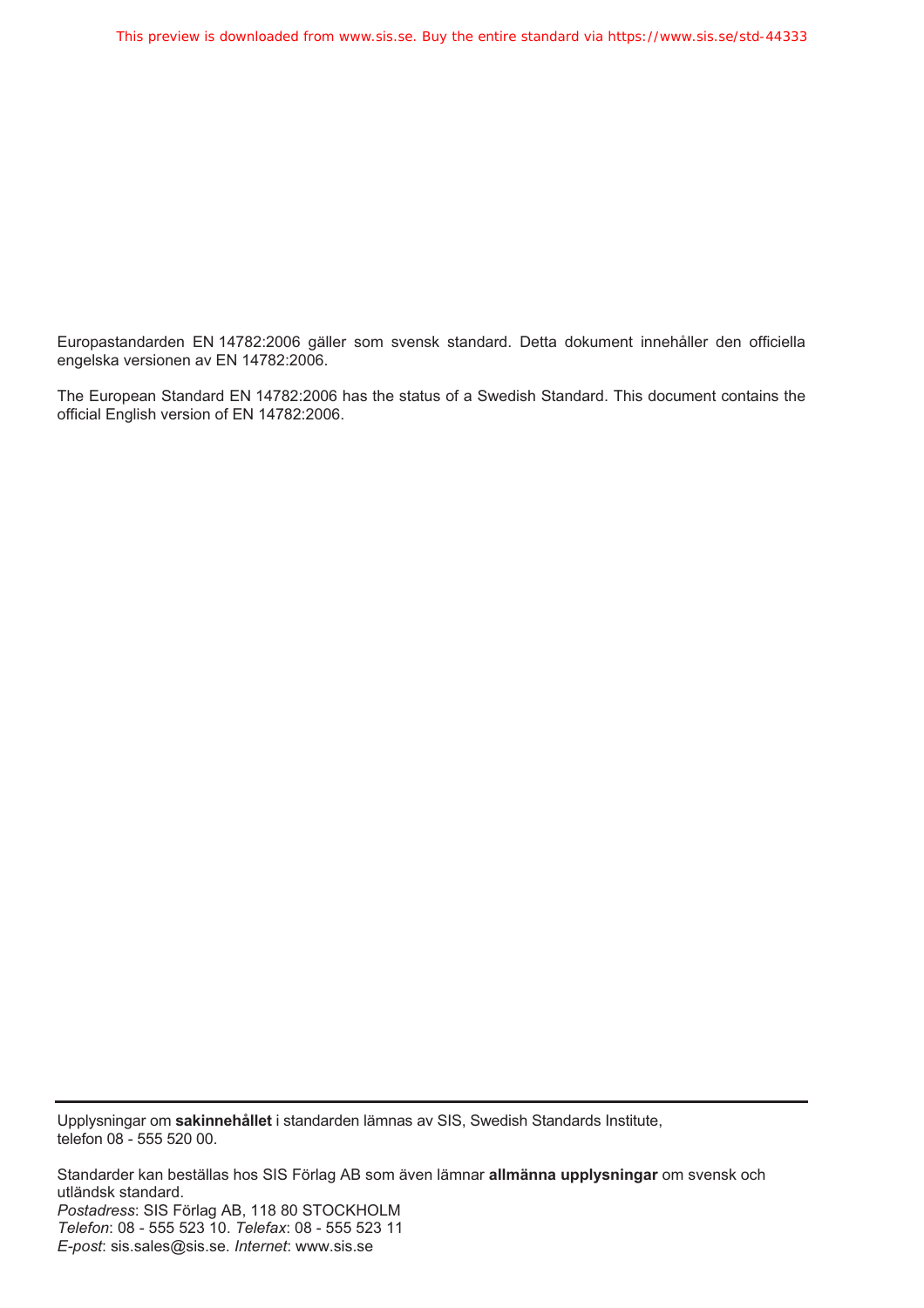# EUROPEAN STANDARD NORME EUROPÉENNE EUROPÄISCHE NORM



January 2006

ICS 77.140.50; 77.150.01; 91.060.10; 91.060.20

English Version

# Self-supporting metal sheet for roofing, external cladding and internal lining - Product specification and requirements

Plaques métalliques autoportantes pour couverture, bardages extérieur et intérieur et cloisons - Spécification de produit et exigences

Selbsttragende Dachdeckungs- und Wandbekleidungselemente für die Innen- und Außenanwendung aus Metallblech - Produktspezifikation und Anforderungen

This European Standard was approved by CEN on 28 November 2005.

CEN members are bound to comply with the CEN/CENELEC Internal Regulations which stipulate the conditions for giving this European Standard the status of a national standard without any alteration. Up-to-date lists and bibliographical references concerning such national standards may be obtained on application to the Central Secretariat or to any CEN member.

This European Standard exists in three official versions (English, French, German). A version in any other language made by translation under the responsibility of a CEN member into its own language and notified to the Central Secretariat has the same status as the official versions.

CEN members are the national standards bodies of Austria, Belgium, Cyprus, Czech Republic, Denmark, Estonia, Finland, France, Germany, Greece, Hungary, Iceland, Ireland, Italy, Latvia, Lithuania, Luxembourg, Malta, Netherlands, Norway, Poland, Portugal, Romania, Slovakia, Slovenia, Spain, Sweden, Switzerland and United Kingdom.



EUROPEAN COMMITTEE FOR STANDARDIZATION COMITÉ EUROPÉEN DE NORMALISATION EUROPÄISCHES KOMITEE FÜR NORMUNG

**Management Centre: rue de Stassart, 36 B-1050 Brussels**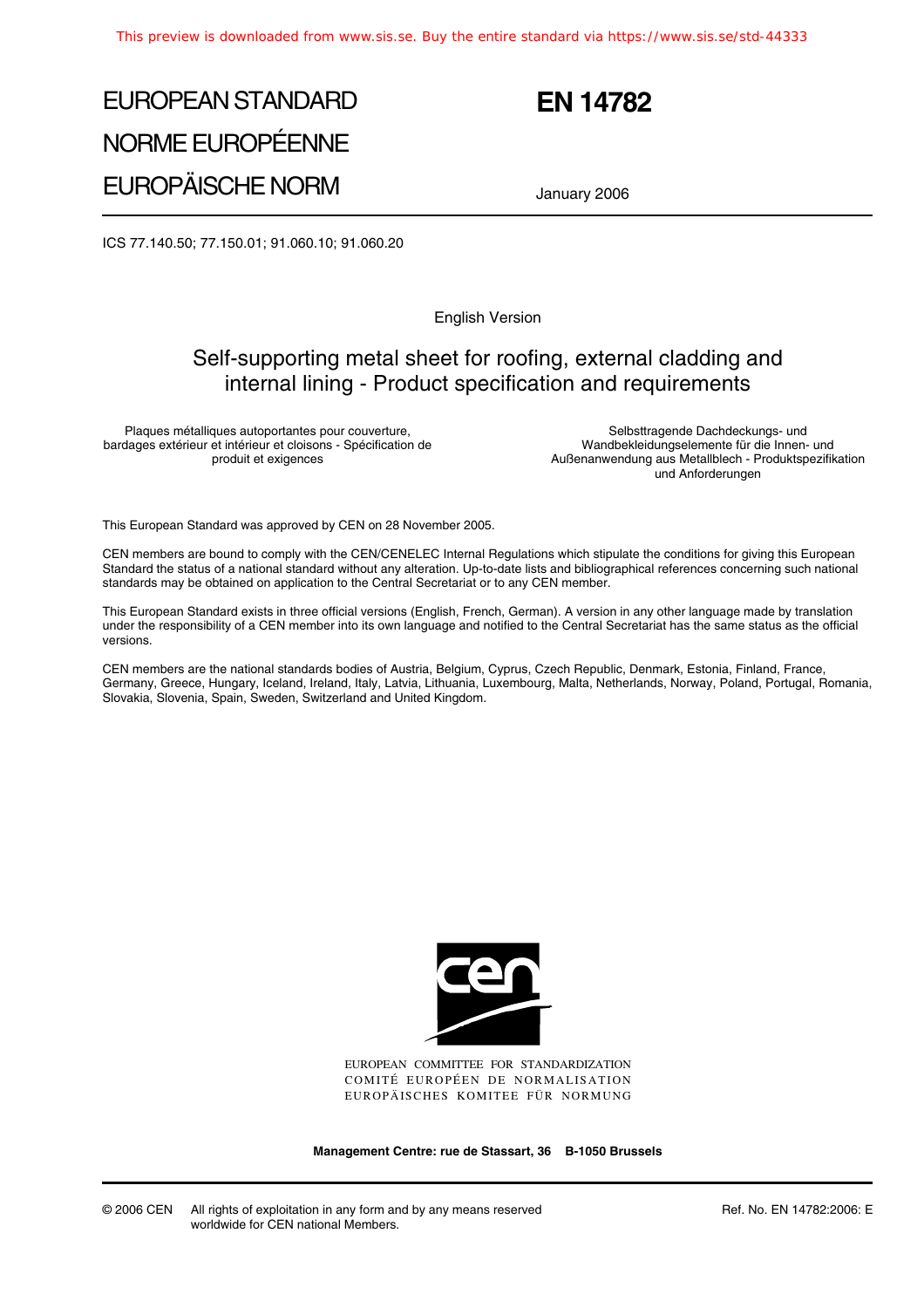This preview is downloaded from www.sis.se. Buy the entire standard via https://www.sis.se/std-44333 EN 14782:2005 (E)

# **Contents**

| 2                                                          |                                                                                         |  |  |  |
|------------------------------------------------------------|-----------------------------------------------------------------------------------------|--|--|--|
| 3                                                          |                                                                                         |  |  |  |
| 4<br>4.1<br>4.2<br>4.3<br>4.3.1<br>4.3.2                   |                                                                                         |  |  |  |
| 4.4<br>4.5<br>4.6<br>4.7<br>4.8<br>4.9<br>4.10<br>4.11     |                                                                                         |  |  |  |
| 5<br>5.1<br>5.1.1<br>5.1.2<br>5.1.3<br>5.2                 |                                                                                         |  |  |  |
| 5.2.1<br>5.2.2<br>5.2.3<br>5.3                             | Products satisfying the requirements for reaction to fire Class A1 without the need for |  |  |  |
| 6<br>6.1<br>6.2<br>6.2.1<br>6.2.2<br>6.3<br>6.3.1<br>6.3.2 |                                                                                         |  |  |  |
| 7                                                          |                                                                                         |  |  |  |
| 8                                                          |                                                                                         |  |  |  |
| A.1<br>A.2<br>A.3<br>A.3.1<br>A.3.2<br>A.3.3<br>A.4        |                                                                                         |  |  |  |
|                                                            |                                                                                         |  |  |  |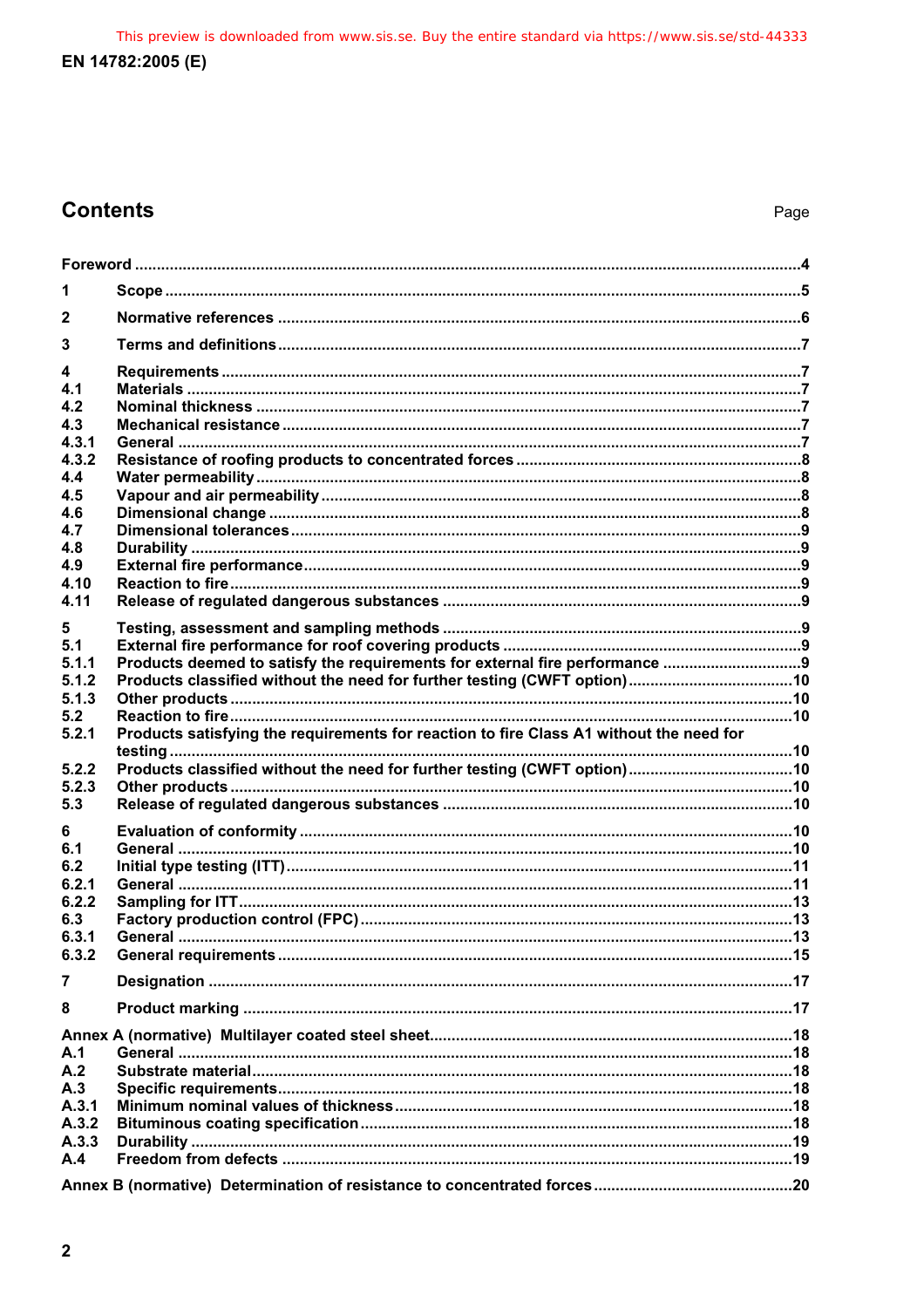| B.1   |                                                                                              |  |
|-------|----------------------------------------------------------------------------------------------|--|
| B.2   |                                                                                              |  |
| B.3   |                                                                                              |  |
| B.4   |                                                                                              |  |
| B.5   |                                                                                              |  |
| B.6   |                                                                                              |  |
| B.7   |                                                                                              |  |
|       |                                                                                              |  |
|       | Annex C (normative) Mounting and fixing conditions of the test specimen for reaction to fire |  |
| C.1   |                                                                                              |  |
| C.2   |                                                                                              |  |
| C.2.1 |                                                                                              |  |
| C.2.2 |                                                                                              |  |
| C.2.3 |                                                                                              |  |
| C.2.4 |                                                                                              |  |
| C.2.5 |                                                                                              |  |
| C.2.6 | Test arrangement for reaction to fire test according to EN ISO 11925-2 (Ignitability test)27 |  |
| C.3   | Direct and extended application of the fire test results according to EN 1382328             |  |
| C.3.1 |                                                                                              |  |
| C.3.2 | Direct application: Systems with only one metal sheet (single skin system without            |  |
|       |                                                                                              |  |
| C.3.3 | Direct application: Systems with two (profiled or flat) coated metal sheets (or one          |  |
|       | cassette plus one sheet) with an insulation between the two sheets (double skin system) 30   |  |
| C.3.4 | Extended application: Other insulated systems - General methodology 33                       |  |
|       |                                                                                              |  |
|       | Annex ZA (informative) Clauses of this European Standard addressing the provisions of the EU |  |
|       |                                                                                              |  |
| ZA.1  |                                                                                              |  |
| ZA.2  |                                                                                              |  |
| ZA.3  |                                                                                              |  |
|       |                                                                                              |  |
|       |                                                                                              |  |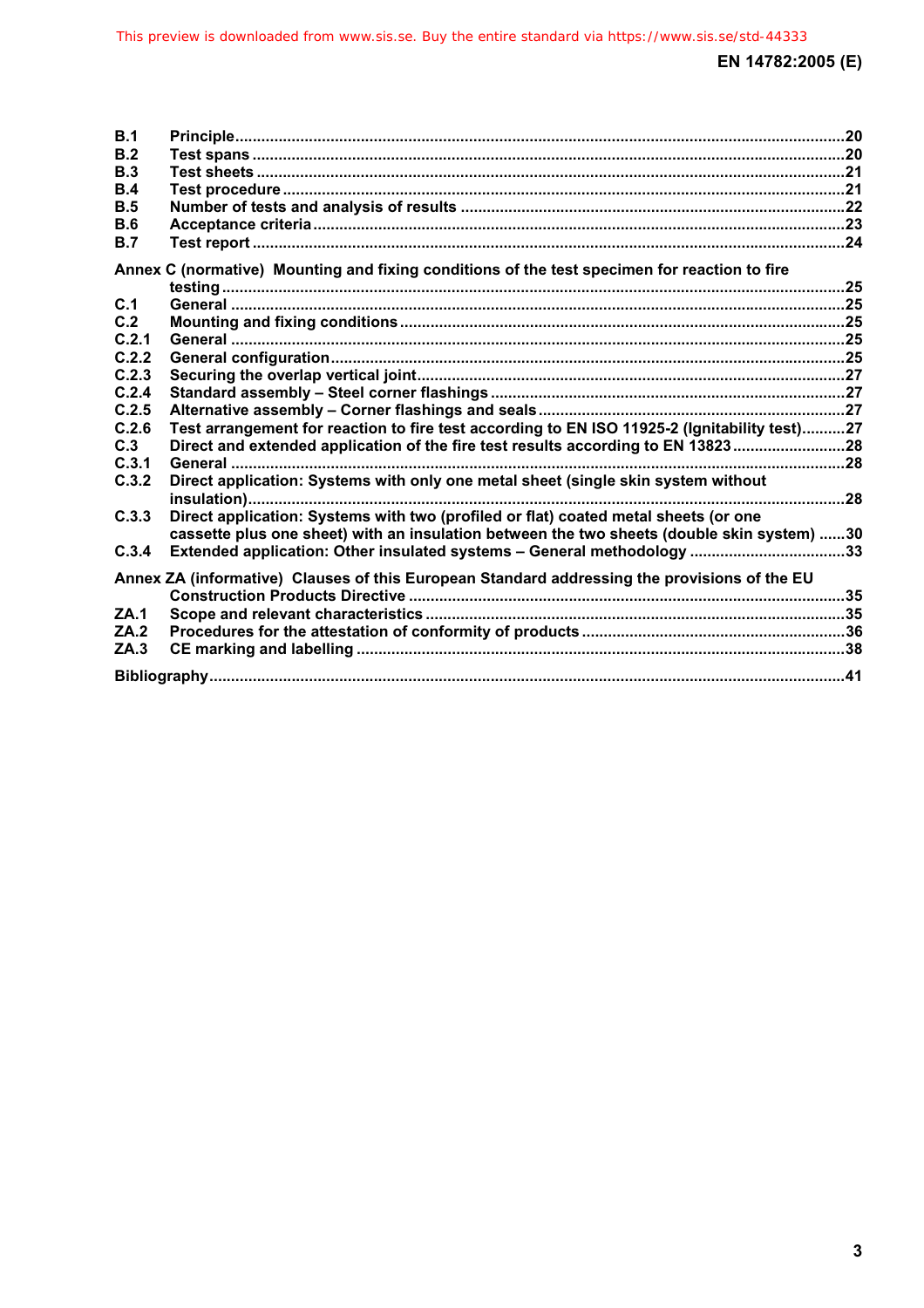# **Foreword**

This European Standard (EN 14782:2005) has been prepared by Technical Committee CEN/TC 128 "Roof covering products for discontinuous laying and products for wall cladding", the secretariat of which is held by IBN.

This European Standard shall be given the status of a national standard, either by publication of an identical text or by endorsement, at the latest by July 2006, and conflicting national standards shall be withdrawn at the latest by July 2006.

This European Standard has been prepared under a mandate given to CEN by the European Commission and the European Free Trade Association, and supports essential requirements of EU Directive(s).

For relationship with EU Directive(s), see informative Annex ZA, which is an integral part of this European Standard.

According to the CEN/CENELEC Internal Regulations, the national standards organizations of the following countries are bound to implement this European Standard: Austria, Belgium, Cyprus, Czech Republic, Denmark, Estonia, Finland, France, Germany, Greece, Hungary, Iceland, Ireland, Italy, Latvia, Lithuania, Luxembourg, Malta, Netherlands, Norway, Poland, Portugal, Romania, Slovakia, Slovenia, Spain, Sweden, Switzerland and United Kingdom.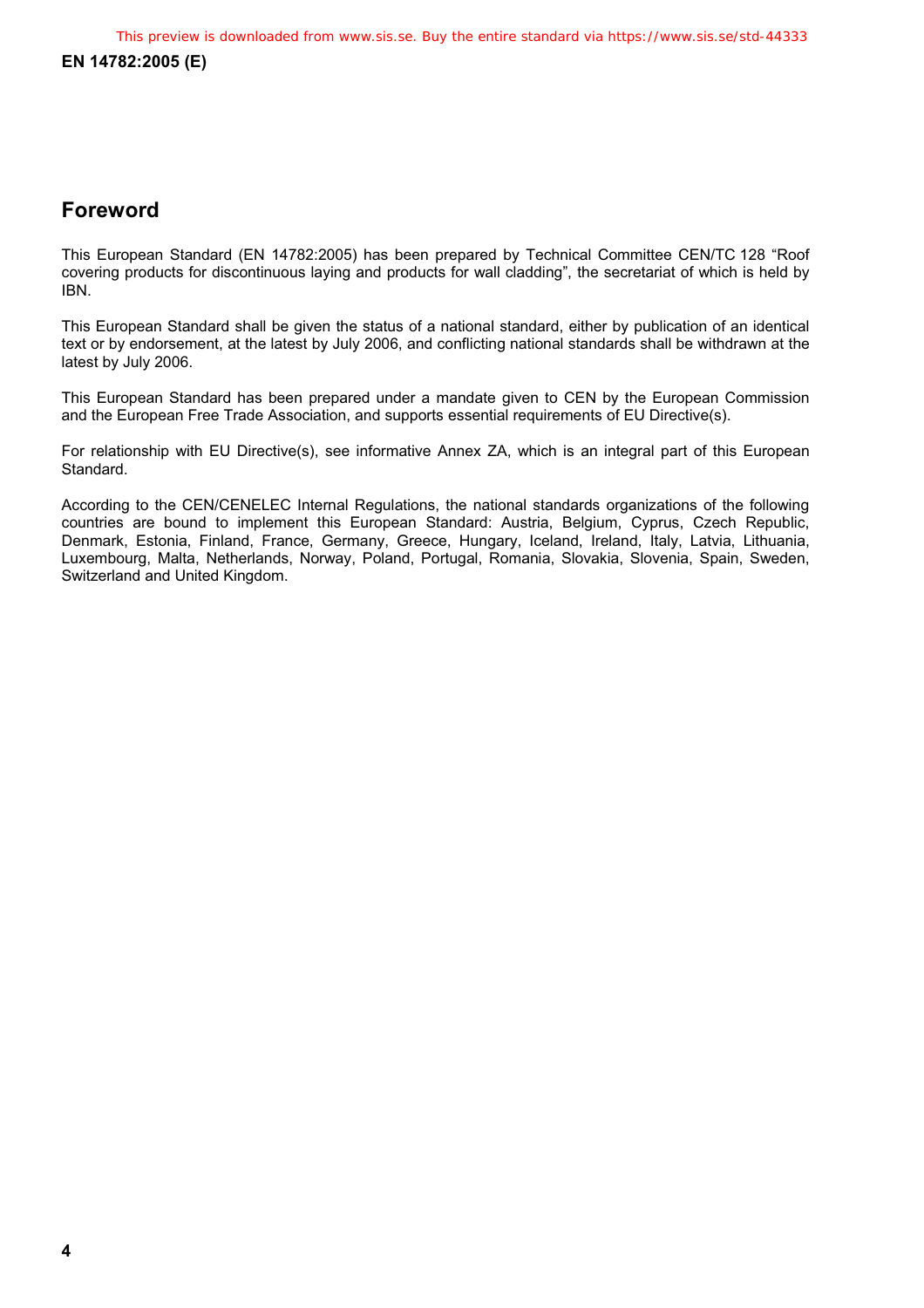# **1 Scope**

This European Standard specifies the terminology, requirements and test methods for factory made selfsupporting metal sheets and tiles (for non-structural applications) delivered in the form of manufactured pieces for roofing and wall cladding and lining.

This standard also covers ceiling (including internal metal sheet) and soffit applications and cassettes (see Figure 1).

This standard covers self-supporting copper, zinc, steel, aluminium and stainless steel sheet with or without coatings, e.g. metallic, organic, inorganic or multi-layer (see Annex A). A moisture retaining layer intended to reduce the fall of droplets coming from condensation may be present on the reverse side of the product.

This standard also includes rules for marking, labelling and evaluation of conformity.

This standard does not cover products for structural purposes, i.e. it does not cover products intended to contribute to the global or partial stability of the building structure by providing racking resistance or resistance to permanent static loads (excluding self-weight of the metal sheet).

Requirements concerning acoustical and thermal insulation properties are not considered in this standard.

This standard does not include calculation or design requirements with regards to the works, installation techniques or the performance of the installed products.



**Figure 1 – Illustration of a cassette**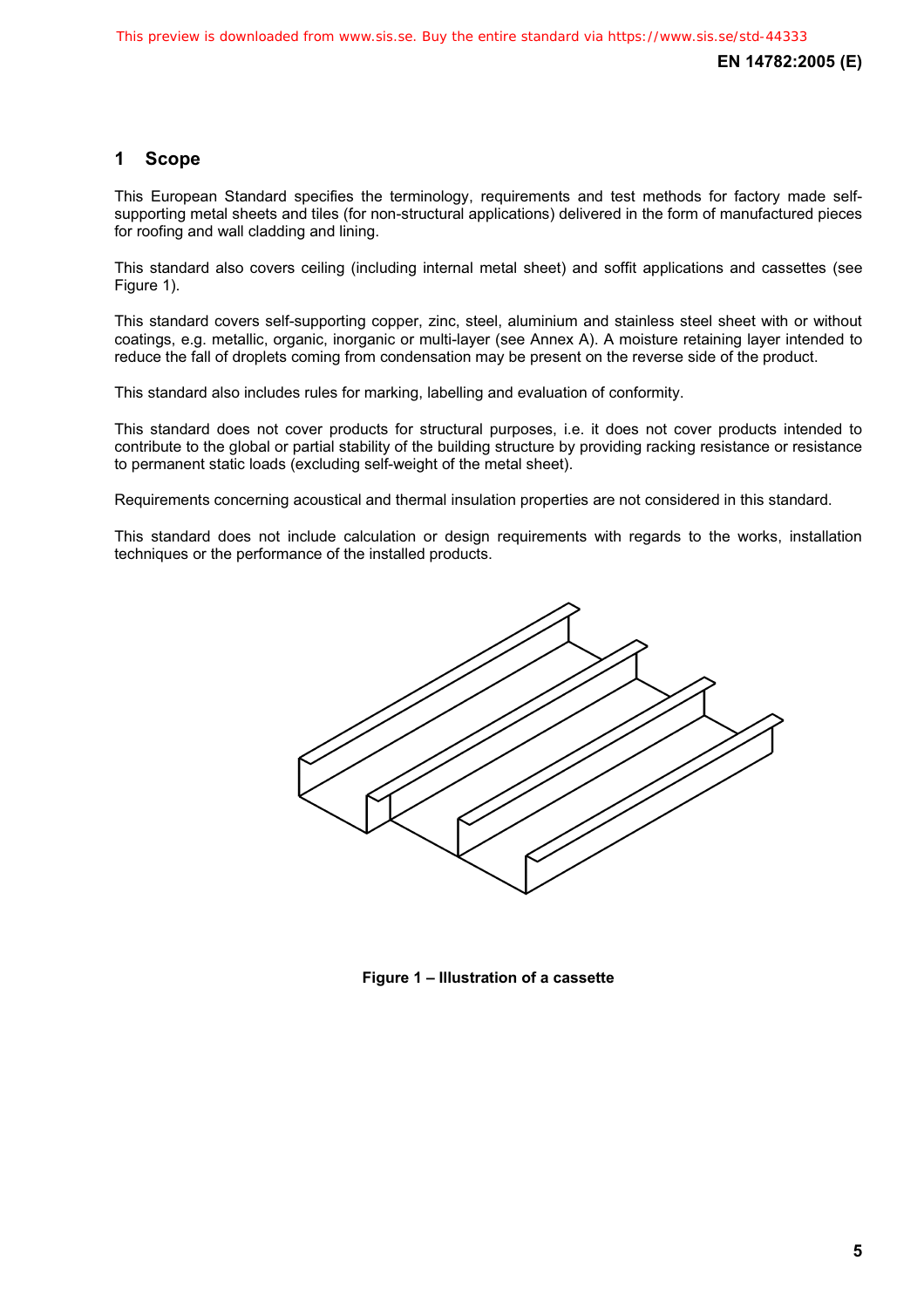**EN 14782:2005 (E)** 

## **2 Normative references**

The following referenced documents are indispensable for the application of this European Standard. For dated references, only the edition cited applies. For undated references, the latest edition of the referenced document (including any amendments) applies.

EN 506:2000, *Roofing products from metal sheet - Specification for self-supporting products of copper or zinc sheet* 

EN 508-1:2000, *Roofing products from metal sheet - Specification for self-supporting products of steel, aluminium or stainless steel sheet - Part 1: Steel* 

EN 508-2:2000, *Roofing products from metal sheet - Specification for self-supporting products of steel, aluminium or stainless steel sheet - Part 2: Aluminium* 

EN 508-3:2000, *Roofing products from metal sheet - Specification for self-supporting products of steel, aluminium or stainless steel sheet - Part 3: Stainless steel* 

ENV 1187, *Test methods for external fire exposure to roofs* 

EN 1427, *Bitumen and bituminous binders - Determination of softening point - Ring and Ball method*

EN 10002-1, *Metallic materials - Tensile testing - Part 1: Method of test at ambient temperature*

EN 10088-1, *Stainless steels - Part 1: List of stainless steels* 

EN 10204, *Metallic products - Types of inspection documents*

EN 10326, *Continuously hot-dip coated strip and sheet of structural steels - Technical delivery conditions*

EN 13162, *Thermal insulation products for buildings - Factory made mineral wool (MW) products – Specification*

EN 13501-1, *Fire classification of construction products and building elements - Part 1: Classification using test data from reaction to fire tests* 

EN 13501-5, *Fire classification of construction products and building elements - Part 5: Classification using data from external fire exposure to roof tests*

EN 13823, *Reaction to fire tests for building products - Building products excluding floorings exposed to the thermal attack by a single burning item* 

EN ISO 6270-1, *Paints and varnishes - Determination of resistance to humidity - Part 1: Continuous condensation (ISO 6270-1:1998)* 

EN ISO 6988, *Metallic and other non-organic coatings - Sulfur dioxide test with general condensation of moisture (ISO 6988:1985)* 

EN ISO 9001:2000*, Quality management systems - Requirements (ISO 9001:2000)* 

EN ISO 11925-2, *Reaction to fire tests - Ignitability of building products subjected to direct impingement of flame - Part 2: Single-flame source test (ISO 11925-2:2002)* 

ISO 9227, *Corrosion tests in artificial atmospheres - Salt spray tests*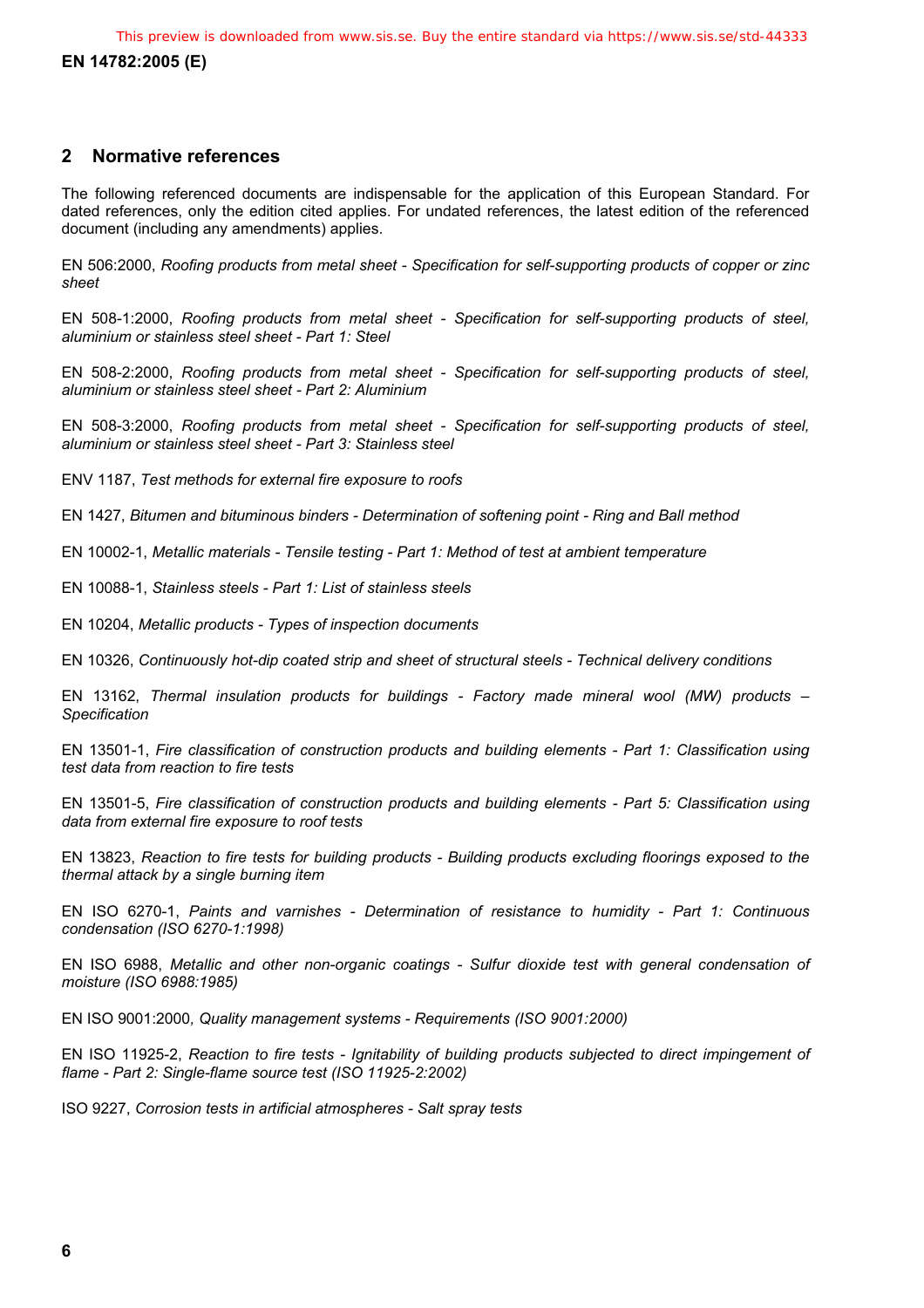# **3 Terms and definitions**

For the purposes of this European Standard, the terms and definitions given in EN 506:2000, EN 508-1:2000, EN 508-2:2000 and EN 508-3:2000 and the following apply.

#### **3.1**

#### **base material**

coated or non-coated flat sheet or strip (coil) of metal used for the production of a finished product according to this standard

# **4 Requirements**

#### **4.1 Materials**

The materials for the self-supporting metal sheets specified in this European Standard shall be in accordance with the relevant material standards listed in EN 506, EN 508-1, EN 508-2 and EN 508-3.

#### **4.2 Nominal thickness**

The nominal thickness of the self-supporting metal sheet (excluding any organic, inorganic or multi-layer coating), as defined in the relevant material standards listed in EN 506, EN 508-1, EN 508-2 and EN 508-3, shall be equal to or greater than the values given in Table 1.

#### **Table 1 — Minimum nominal values of thickness of self-supporting metal sheet excluding any organic, inorganic or multi-layer coating**

| Type of metal                                                                    | <b>Specified minimum</b><br>nominal thickness <sup>a</sup> in mm |  |  |  |
|----------------------------------------------------------------------------------|------------------------------------------------------------------|--|--|--|
| Aluminium                                                                        | 0,6 for roofing applications                                     |  |  |  |
|                                                                                  | 0,4 for other applications                                       |  |  |  |
| Copper                                                                           | 0,5                                                              |  |  |  |
| Stainless steel                                                                  | 0.4                                                              |  |  |  |
| Steel                                                                            | 0,4                                                              |  |  |  |
| Zinc                                                                             | 0,6                                                              |  |  |  |
| a<br>Member States of use may require greater thickness than the value<br>shown. |                                                                  |  |  |  |

#### **4.3 Mechanical resistance**

NOTE The suitability of a sheet for a given application should be determined by calculation or testing according to the specification applicable in the country of use, including the standards implementing the relevant European Standards.

#### **4.3.1 General**

The mechanical resistance shall be defined from the following aspects:

- a) intended use, i.e. roof, wall, soffit, ceiling;
- b) type of metal, i.e. aluminium, copper, stainless steel, steel, zinc;
- c) nominal thickness of the metal sheet considering where applicable the class of tolerances as defined in EN 506, EN 508-1, EN 508-2 or EN 508-3;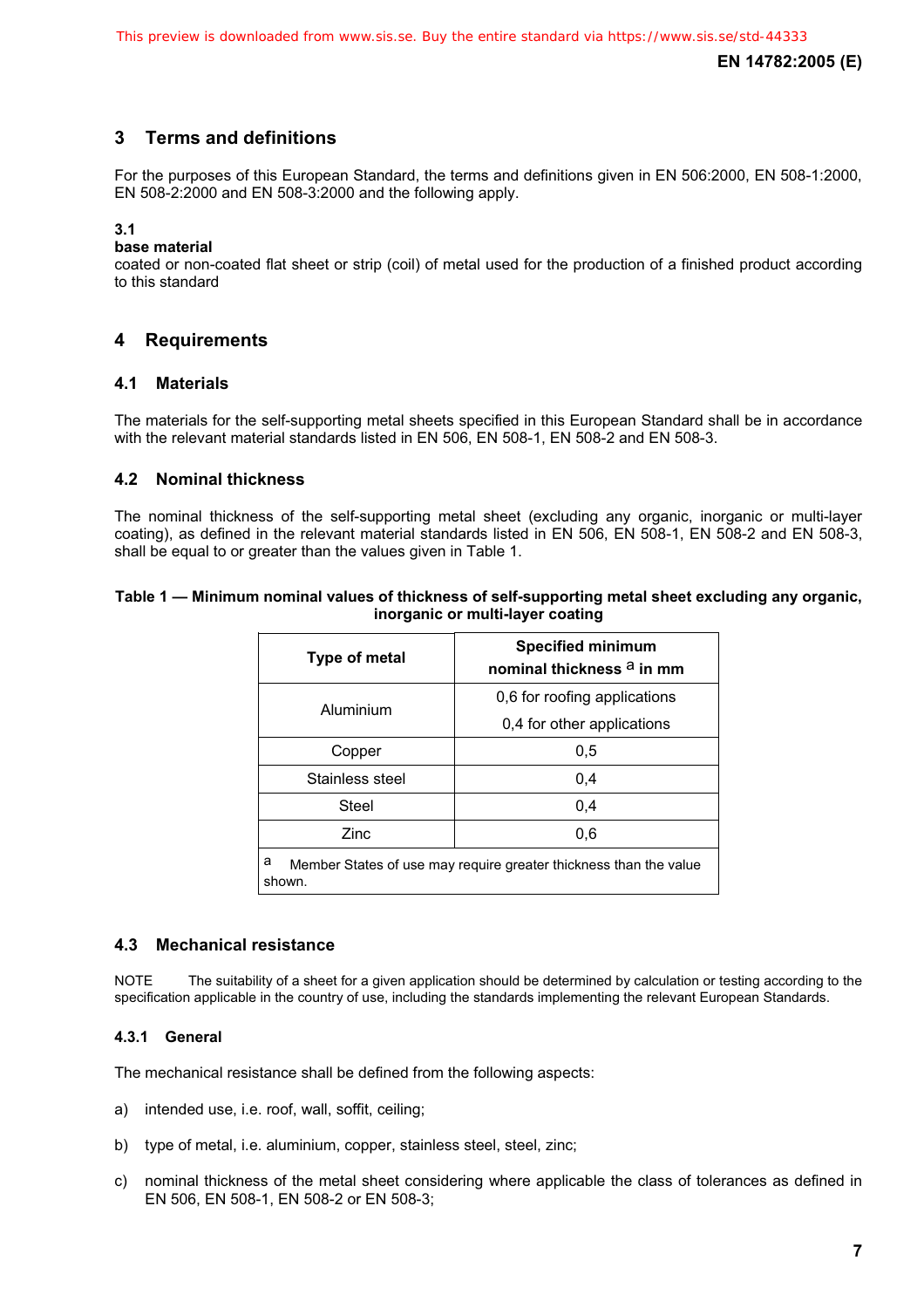**EN 14782:2005 (E)** 

- d) grade of metal in relation to its mechanical properties;
- e) geometry of the product cross-section;
- f) dimensional tolerances (see 4.7);
- g) resistance of the roofing products to concentrated forces (see 4.3.2).

#### **4.3.2 Resistance of roofing products to concentrated forces**

The resistance of roofing products to concentrated forces shall be evaluated according to Annex B when subject to regulatory requirements and may be evaluated when not subjected to such requirements.

This requirement does not apply for ceiling and soffit products, internal lining and external cladding and cassettes.

Products intended for use at a span less than or equal to 400 mm, e.g. some tile profiles, are deemed to satisfy this requirement without the need for testing.

NOTE In this case, the support structure will determine the resistance to imposed forces.

# **4.4 Water permeability**

As long as these products have no holes (as defects), they are water impermeable.

Where required, the absence of holes shall be checked by visual inspection of the finished product.

# **4.5 Vapour and air permeability**

As long as these products have no holes (as defects), they are air and vapour impermeable.

Where required, the absence of holes shall be checked by visual inspection of the finished product.

# **4.6 Dimensional change**

The thermal expansion shall be taken into account in the change of dimensions of the product, where this change may have an effect on the performance of the product, by stating the appropriate thermal expansion coefficient.

The following thermal expansion coefficient shall be used:

- Aluminium: 24 x 10<sup>-6</sup> K<sup>-1</sup>:
- Copper:  $16.8 \times 10^{-6}$  K<sup>-1</sup>:
- Stainless steel:  $10.0 \times 10^{-6}$  K<sup>-1</sup>  $17.0 \times 10^{-6}$  K<sup>-1</sup>, depending on the grade, see EN 10088-1;
- Steel:  $12 \times 10^{-6}$  K<sup>-1</sup>:
- Zinc: 22 x  $10^{-6}$  K<sup>-1</sup>:

unless the manufacturer demonstrates by appropriate means that more accurate values are applicable.